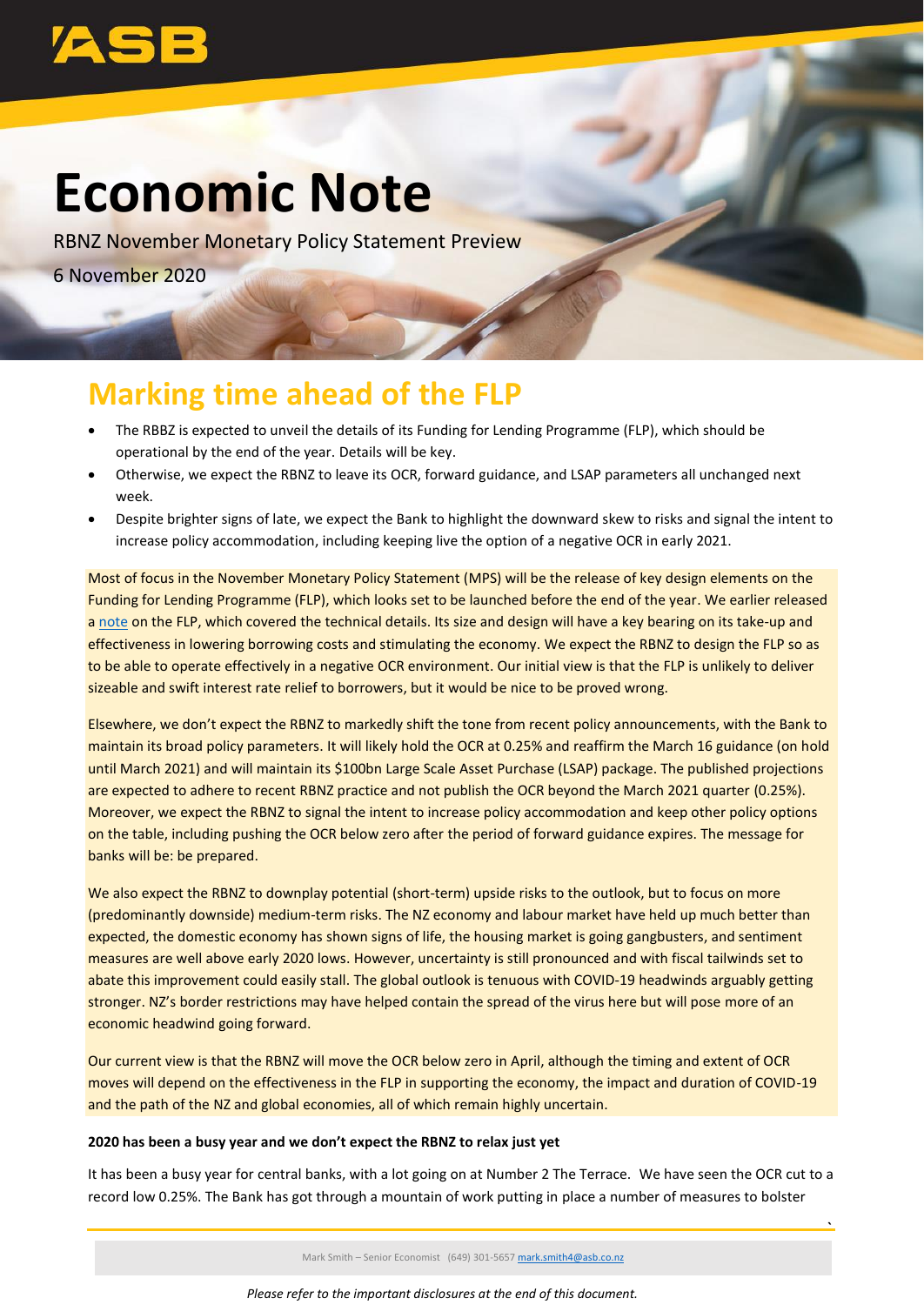monetary policy implementation and expand the policy toolkit, including getting the LSAP up and running and preparing the groundwork for a negative OCR. Far from resting on its laurels, we expect the November MPS to keep the policy treadmill running at a frenetic pace.

## **FLP details to be announced**

The major focus will be on what the RBNZ announces for its Funding for Lending Programme (FLP). By offering banks stable and cheap lending (at or near the policy rate), the intent of the policy would be to lower bank customer interest rates and to provide additional stimulus to the economy. As we have discussed in ou[r note](https://www.asb.co.nz/content/dam/asb/documents/reports/economic-note/FLP.pdf) on the FLP, the size/design of the programme and how quickly it is launched and adopted will have a key bearing on its take-up and effectiveness in quickly lowering borrowing costs and stimulating the economy. We expect the FLP to be operational before the end of the year, to be sizeable (in the region of \$30bn), longer-term (3-5 years), offer attractive rates to banks (possibly a floating rate capped at current OCR) and to offer sweeteners to entice more take-up for business/SME lending. We also expect the FLP will include features that will make it effective to operate in a negative OCR environment.

The true test will be what the FLP will do to lending rates within the economy and credit growth in general. Beyond an initial announcement-type fall in bank lending interest rates, we expect the FLP will only have a modestly stimulatory impact on the economy and not the big bang some would have hoped for. Moreover, the impacts of the FLP could take time to fully accrue and the RBNZ is unlikely to have the luxury of waiting. Let's not forget that the LSAP and the RBNZ talking up the potential for a negative OCR have already resulted in material falls in lending and deposit interest rates, which have relaxed financial conditions.

### **RBNZ to stick to the script and keep its options open**

Elsewhere, we expect the November MPS to reaffirm key messages:

- The RBNZ is expected to maintain the cap of \$100bn by June 2022 for its Large-Scale Asset Purchase (LSAP) programme. Cumulative purchases are approaching \$40bn, with the 60% indemnity limit agreed with the Finance Minister more of a constraint thus far. The stronger than expected fiscal position and solid demand for syndicated issues has resulted in a slowing pace of government bond tenders. This, in turn, has enabled the RBNZ to scale down its weekly LSAP programme, and we expect the RBNZ to be flexible in altering asset purchases in the coming months so as to cap yields.
- The Bank will likely stick to its forward guidance that the OCR will be held at 0.25% until March next year. Any shift to this would likely be an unwelcome distraction for markets.
- The RBNZ to reiterate that further policy stimulus will likely be needed. The path of least regrets is still to do too much too soon rather than too little too late. The RBNZ will be mindful of the actions of other central banks (notably the Reserve Bank of Australia, which now has a cash rate of just 0.1%) and will not want to get out of synch and put a rocket under the NZD.
- Other options are likely to remain under consideration, including a lower or negative OCR, with purchases of foreign assets and interest rate swaps also under consideration. In the RBNZ's view, these policy measures would likely add to the potency of the packages already being announced.
- The message for banks will be to prepare for a negative OCR. We expect that the policy assessment will continue the line in the September Monetary Policy Review that further progress was being made in deploying additional monetary instruments. Of note will be signalling that the RBNZ has been making progress on setting up the financial system to be operationally ready for a negative OCR, given that the December 1 [deadline im](https://www.rbnz.govt.nz/-/media/ReserveBank/Files/Monetary%20policy/ump/May-2020-Letter-to-Banks-Negative-interest-rates.pdf?revision=19a9435a-f119-443c-90bb-999a4c1e51a0&la=en)posed by the RBNZ on banks is less than a month away.

### **RBNZ to acknowledge brighter domestic signs but to focus on the medium term**

The RBNZ will acknowledge the brighter signs of late but will remain cautious, noting the high degree of uncertainty and risk that the improvements seen can stall. Courtesy of extraordinary fiscal and monetary policy stimulus, the NZ economy looks to be rebounding from the record Q2 fall in activity, with business and consumer sentiment now above earlier 2020 troughs. Moreover, the economy and labour market are not looking as dire as they did a few months ago (Q3 unemployment rate of 5.3% versus the 7.0% Q3 August MPS pick and 8.1% Q4 forecast). Returns for commodity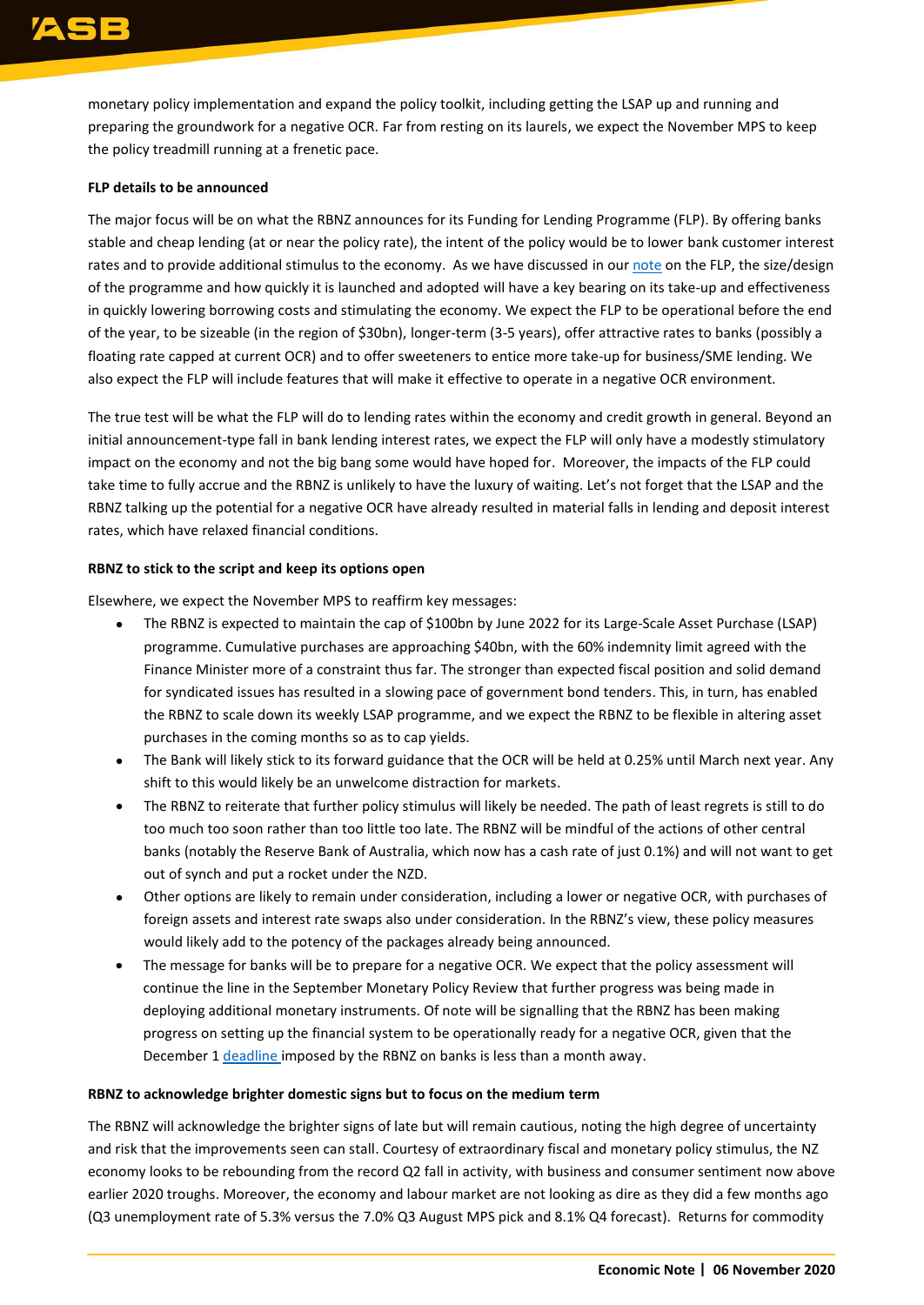exporters have been resilient. The RBNZ will nonetheless be looking warily at the NZD, hoping its recent climb against the USD runs out of puff.

The RBNZ will seek to downplay recent housing market buoyancy. The RBNZ would have expected the housing market to respond to record low mortgage interest rates and the removal of LVR restrictions but it may have been a tad surprised with how robust things have turned out**.** Still, this represents a much better outcome than if the housing market was tanking and demonstrates the potency of monetary policy settings. The RBNZ would want the housing market on more of an even keel, and may remind borrowers that property is not a one-way bet, that some of the tailwinds (including net immigration) are set to recede, and that the Bank has the tools to slow the market if needed. If this reminder and a quiet word to the banks does not do the trick, the next step will likely be the re-imposition of loan-to-value restrictions for housing investors, with the risk this comes in sooner than the 12 month timeframe that was [signalled](https://www.rbnz.govt.nz/news/2020/04/reserve-bank-removes-lvr-restrictions-for-12-months#:~:text=The%20Reserve%20Bank%20has%20today,to%20the%20COVID%2D19%20pandemic.) at the end of April this year.

Importantly, the RBNZ will flag more medium-term risks, which are still tilted to the downside. The global outlook has arguably worsened and the COVID-19 situation in Europe and the US is troubling despite some improvement in recent data. The headwind being generated by this global pandemic also looks to be longer-lasting than seemed the case a few months ago. NZ border restrictions look set to remain for a while yet, turning off the tap of two key supports to the NZ economy, net immigration inflows and inbound tourism (circa 5% of GDP). What's more, the headwind from the closed border is likely to intensify in the NZ summer months and remain sizeable beyond then. The degree of fiscal policy support looks set to wane, placing more of the onus on monetary policy settings. Job numbers are declining, and spare capacity within the labour force is pronounced. Inflation and inflation drivers look to be subpar and are likely to get weaker before they get stronger. All up, the NZ economy is still climbing out of a deep hole, but the pace of recovery could slow, with entrenched low inflation and with heaps of spare capacity in the labour market and economy in general for a while to come. In short, the RBNZ will have more work to do.

#### **With less focus on the published projections**

The focus for markets will be on the published OCR track. We expect the RBNZ to stick to recent practice and not publish the OCR beyond the March 2021 quarter. Its forecast track for the unconstrained OCR track will likely be published, highlighting the preference for the RBNZ to increase policy accommodation.

Other published projections are unlikely to receive as much attention, with the extraordinary swings in the dataflow around the lockdown periods and heightened level of uncertainty diminishing the value of point forecasts. Nevertheless, we do expect the brighter signs we have observed of late to translate into a modest upward revision of the Bank's near-term forecasts for economic activity and the labour market. Projections beyond then are expected to be subpar given the medium-term headwinds to the outlook. The forecasts will also highlight the highly uneven nature of the current rebound, illustrate the conditional nature of the outlook (including when COVID-19 Alert Level restrictions will be removed) and the inherent uncertainty dominating the projections.

### **Market implications and our OCR view**

Market pricing has about 30bps of OCR cuts priced in by April 2021, with the OCR set to end 2021 just under -0.25%. It would take a gloomy RBNZ assessment and a signal that a negative OCR is very much in the RBNZ's policy crosshairs to see the market rally, pushing yields and the NZD down. This is not outside of the realms of possibility. Conversely, yields could rise and the NZD move higher if the market detects more signs of optimism from the RBNZ assessment or it obtains greater confidence that the FLP will provide a material relaxation in financial conditions and reduce the need for a lower OCR. We expect the RBNZ will be careful in its messaging to reduce the likelihood of this occurring.